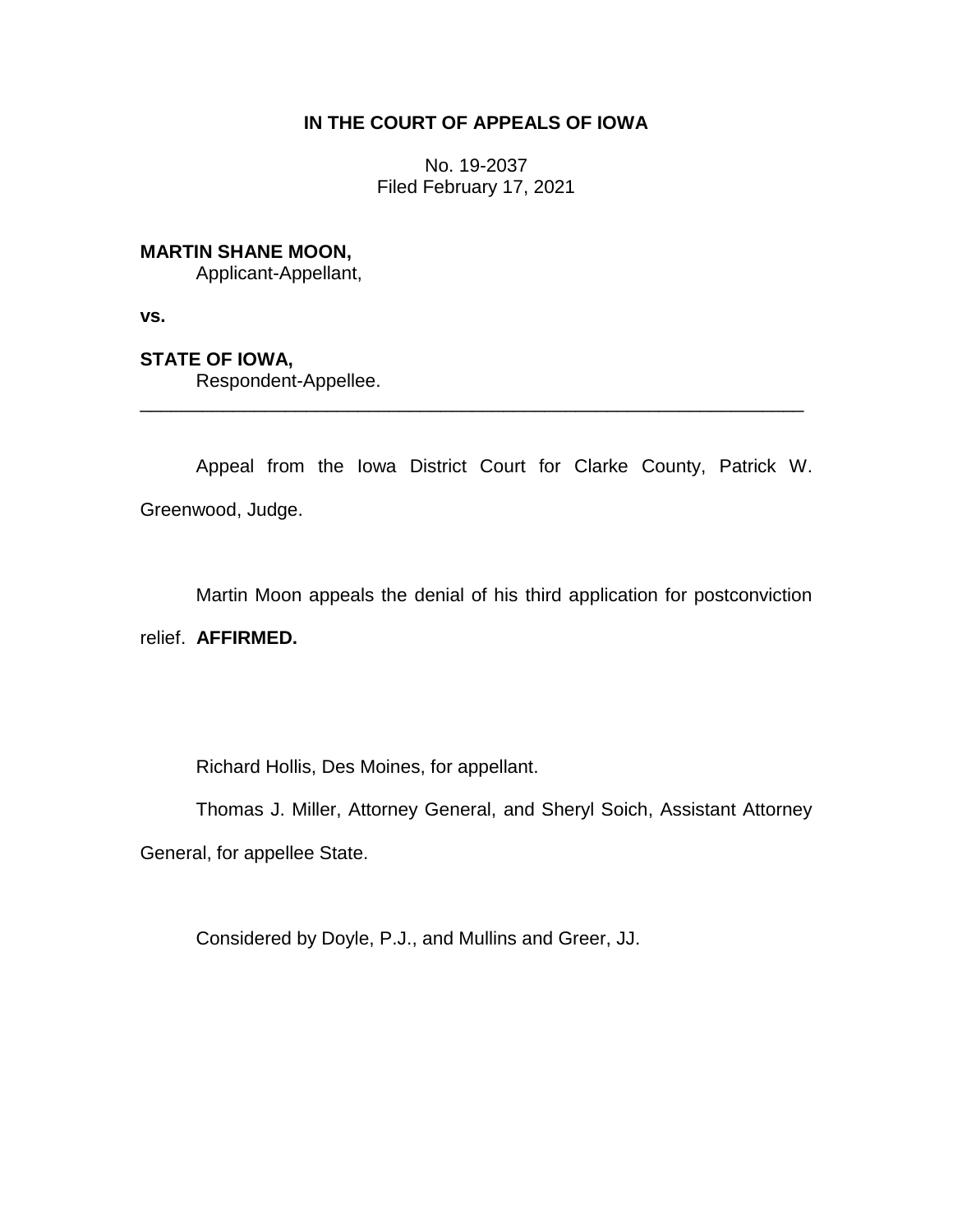## **GREER, Judge.**

In another effort to void a 2000 first-degree murder conviction, Martin Moon applied for postconviction relief (PCR)—his third<sup>1</sup>—alleging ineffective assistance of his previous PCR counsel. The district court summarily dismissed the PCR filing, finding it was time-barred by the statute of limitations established in Iowa Code section 822.3 (2018).

Moon argues a fact dispute over the date procedendo from his original appeal occurred prohibits summary dismissal of his application. He narrows his appeal to a theory the district court erred in considering the procedendo date in the motion for summary dismissal.<sup>2</sup> Put more simply, Moon contends he should be allowed an opportunity to develop his PCR theories and the district court's summary dismissal was in error. The State argues Moon's third PCR filing is timebarred. We agree and affirm the dismissal.

## **Facts and Procedural History.**

 $\overline{a}$ 

The facts involving Moon's conviction for murder are

In August 1990, Kevin Dickson was shot and killed. Nine years later, the State charged Martin Moon and Casey Brodsack with

<sup>&</sup>lt;sup>1</sup> Moon believes this is his fourth PCR application but neglects to identify a fourth filing in his brief. Under this record we consider the three PCR applications identified that address his murder conviction.

<sup>2</sup> Moon's focus in his brief on appeal addressed the material fact question related to the summary dismissal. He vaguely refers to other once-advocated issues, but those were not developed here. Issues not briefed are considered waived. *Baker v. City of Iowa City*, 750 N.W.2d 93, 102–03 (Iowa 2008); *see also* Iowa R. App. P.  $6.903(2)(g)(3)$  ("Each division shall include . . . [a]n argument containing the appellant's contentions and the reasons for them with citations to the authorities relied on and references to the pertinent parts of the record . . . . Failure to cite authority in support of an issue may be deemed waiver of that issue."). Likewise, Moon's general references to issues decided in *Moon v. State*, 911 N.W.2d 137, 140 (Iowa 2018), are not considered in this appeal.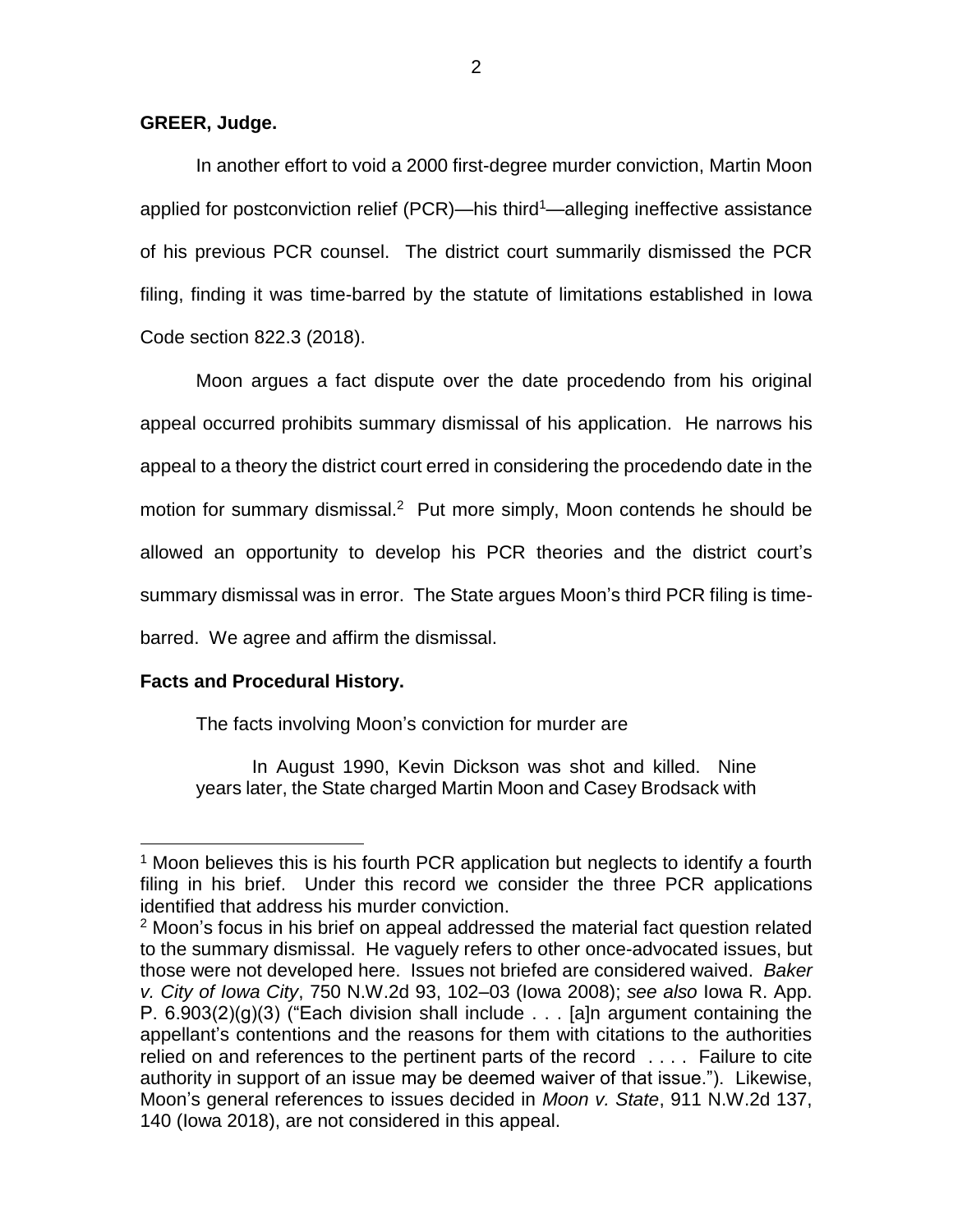first-degree murder. Brodsack pled guilty to second-degree murder in exchange for testifying truthfully at Moon's trial.

Brodsack testified he, Moon, and Dickson roomed together on the second floor of a house in Winterset while their neighbor, Scott Aukes, lived with his roommate on the first floor. Brodsack testified he, Moon, Dickson, and Aukes went to an abandoned farmhouse to look for marijuana left by Moon's drug dealer. While Brodsack was checking for drugs behind the water heater in the basement, he heard six or seven gunshots. Brodsack went around and saw Dickson lying on the ground, with Moon holding a gun in his hand. Aukes was not present in the basement during this episode. Moon handed Brodsack the gun. With another gun, Moon forced Brodsack at gunpoint to shoot Dickson because Moon allegedly did not want to be the only one involved. Brodsack shot Dickson three times.

Brodsack further testified he, Moon, and Aukes went back to Winterset to retrieve a sledgehammer. They then returned to the farmhouse and tried to knock in one of the basement walls to cover up Dickson's body. When that plan failed, they dragged Dickson's body outside and discarded it into a cistern. . . .

According to Brodsack, sometime in 1996, he and his coworker Brett Lovely were painting fire hydrants near the farmhouse. Brodsack apparently told Lovely about the murder and showed him what was left of Dickson—just bones—in the cistern. Lovely kept the secret for a few years but eventually told law enforcement about it in 1999.

*Moon*, 911 N.W.2d at 140. Moon appealed the jury verdict and, in an en banc

decision, our court affirmed Moon's conviction. *State v. Moon*, No. 00-1128, 2002

WL 663486, at \*7 (Iowa Ct. App. Apr. 24, 2002).

 $\overline{a}$ 

Following his appeal, the clerk issued procedendo on July 3, 2002. That

October, Moon applied for his first PCR. The district court denied the first

application, and our court affirmed that decision.<sup>3</sup> *Moon*, 2007 WL 1345732, at \*1.

 $3$  In the first PCR proceeding Moon argued his trial counsel failed to: (1) attempt to impeach Duane McPhillips and shift the blame for the murder to him; (2) object to certain testimony of Madelyn Kerns on confrontation clause, hearsay grounds, or both; (3) obtain an independent ballistics expert; (4) request a jury instruction that a certain witness was an accomplice; (5) object to several portions of the prosecutors' closing arguments; (6) object to three jury instructions; and (7) file a motion for new trial. *Moon v. State*, No. 05-0816, 2007 WL 1345732, at \*1–9 (Iowa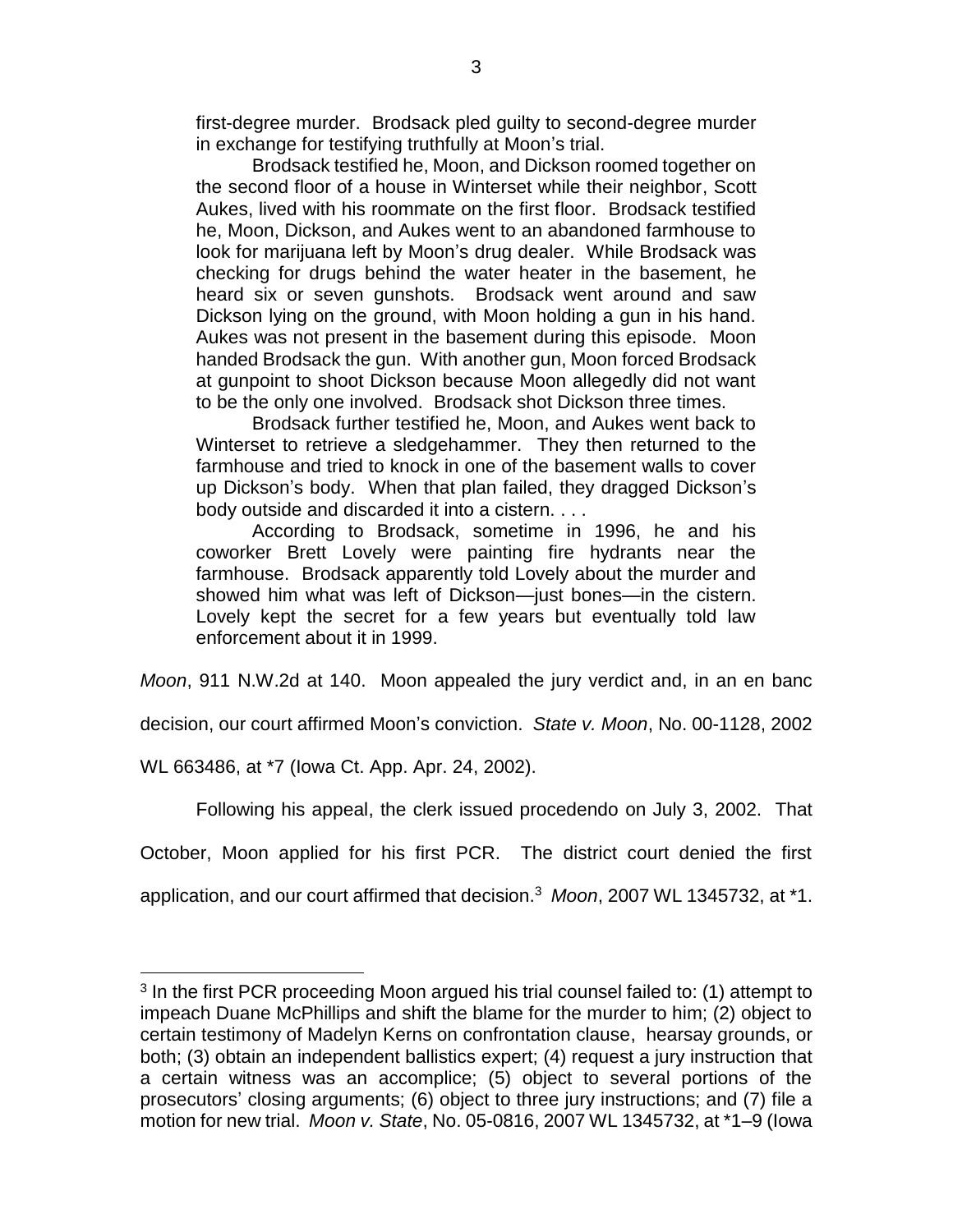Undeterred, Moon filed a second PCR application in January 2012. The district court granted summary judgment and dismissed the application on October 16, 2015. After this court affirmed the district court, the Iowa Supreme Court affirmed the district court's grant of summary judgment but under a different analysis. *See Moon,* 911 N.W.2d at 153, *vacating Moon v. State*, No. 15-1815, 2017 WL 4049826 (Iowa Ct. App. Sept. 13, 2017).

In May 2018, Moon once again applied for PCR and he supplemented the filing. Moon raised deficiencies with both trial counsel's and PCR counsel's representation. Moon's application addressed four grounds:

(1) The conviction or sentence was in violation of the Constitution of the United States or the Constitution or laws of this state; (2) [t]here exists evidence of material facts, not previously presented and heard, that requires vacation of the conviction or sentence in the interest of justice; (3) [a]pplicant is otherwise unlawfully held in custody or other restraint; and (4) The conviction or sentence is otherwise subject to collateral attac[k] upon ground(s) of alleged error formerly available under any common law, statutory, or other writ, motion, proceeding, or remedy.

Treating the State's motion as a motion for summary judgment, the district court found the third PCR application was time-barred and Moon failed to show an exception to the statute of limitations. Moon appeals that ruling.

## **Standard of Review.**

 $\overline{a}$ 

We review summary dismissals of PCR applications for errors at law. *Ledezma v. State*, 626 N.W.2d 134, 141 (Iowa 2001). But PCR applications that allege ineffective assistance of counsel implicate constitutional rights and thus

Ct. App. May 9, 2007). He also contends the PCR court erred in determining that certain other bad acts evidence admitted at trial did not entitle him to a new trial.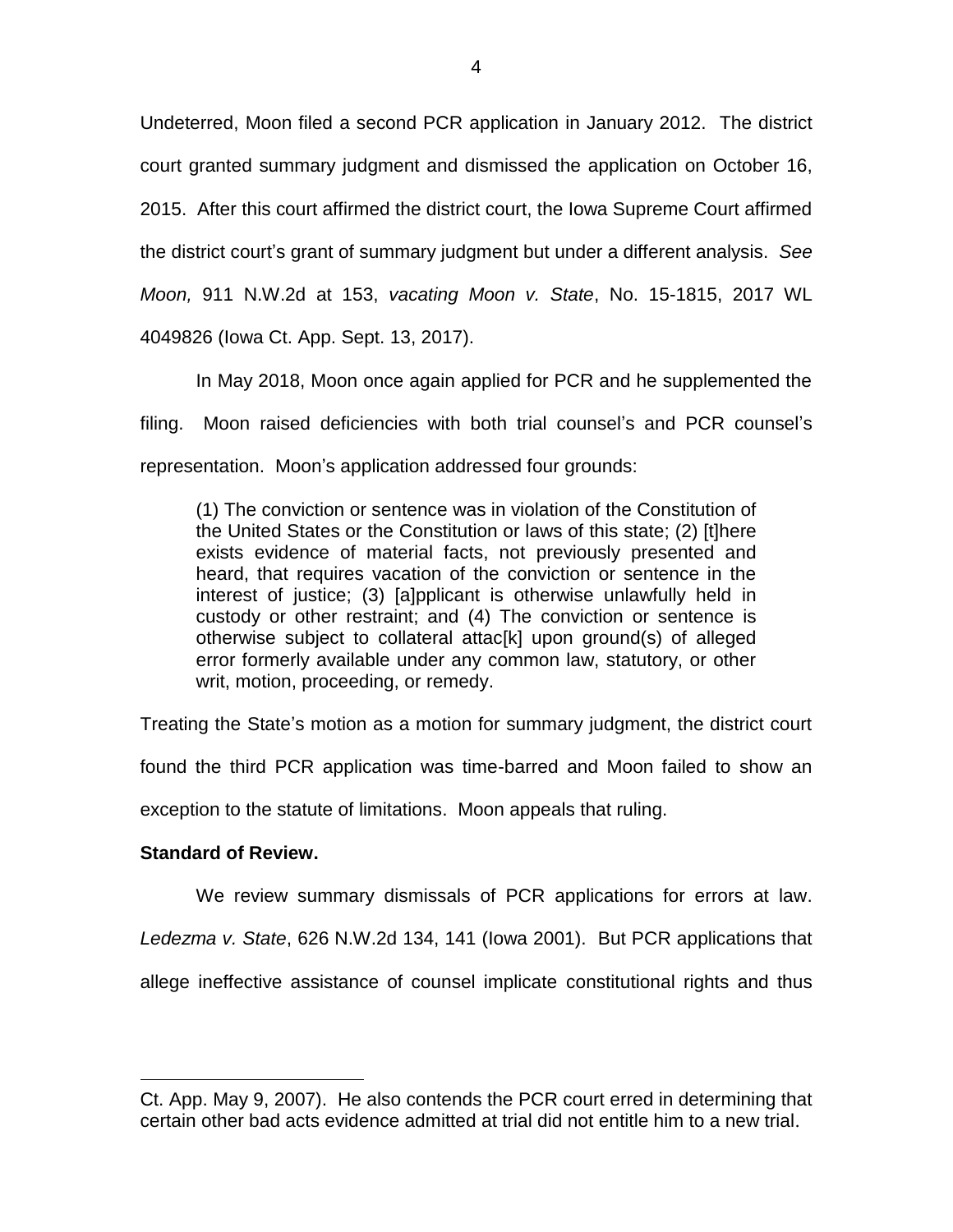require de novo review. *Id.*; *State v. Lorenzo Baltazar*, 935 N.W.2d 862, 868 (Iowa 2019).

Applying summary judgment principles, summary disposition is proper "if the pleadings, depositions, answers to interrogatories, and admissions on file, together with the affidavits, if any, show that there is no genuine issue of material fact and that the moving party is entitled to a judgment as a matter of law." *Davis v. State*, 520 N.W.2d 319, 321 (Iowa Ct. App. 1994) (citation omitted). The moving party bears the burden of showing that no material fact exists. *C & J Vantage Leasing Co. v. Wolfe*, 795 N.W.2d 65, 73 (Iowa 2011). We view the record in the light most favorable to the nonmoving party. *Eggiman v. Self-Insured Servs. Co.*, 718 N.W.2d 754, 758 (Iowa 2006). We also draw all legitimate inferences from the evidence in favor of the nonmoving party. *C & J Vantage*, 795 N.W.2d at 73.

## **Analysis.**

To avoid the summary ruling, Moon asserts there is a genuine material fact issue precluding the summary dismissal. He contends the actual date procedendo was filed, used to calculate the three-year statute of limitations period for a PCR filing, remains a disputed fact. Yet he did not argue this issue or brief it before the district court. Now, he argues the date only appears in the State's motion for summary dismissal and only "pleadings, depositions, answers to interrogatories, and admissions on file, together with the affidavits" can be relied on to show no genuine issue of material fact. He counters that "a motion, [is] not a pleading and therefore cannot be considered as part of the body of allegations that the [d]istrict [c]ourt must review in determining whether the State has met its burden to show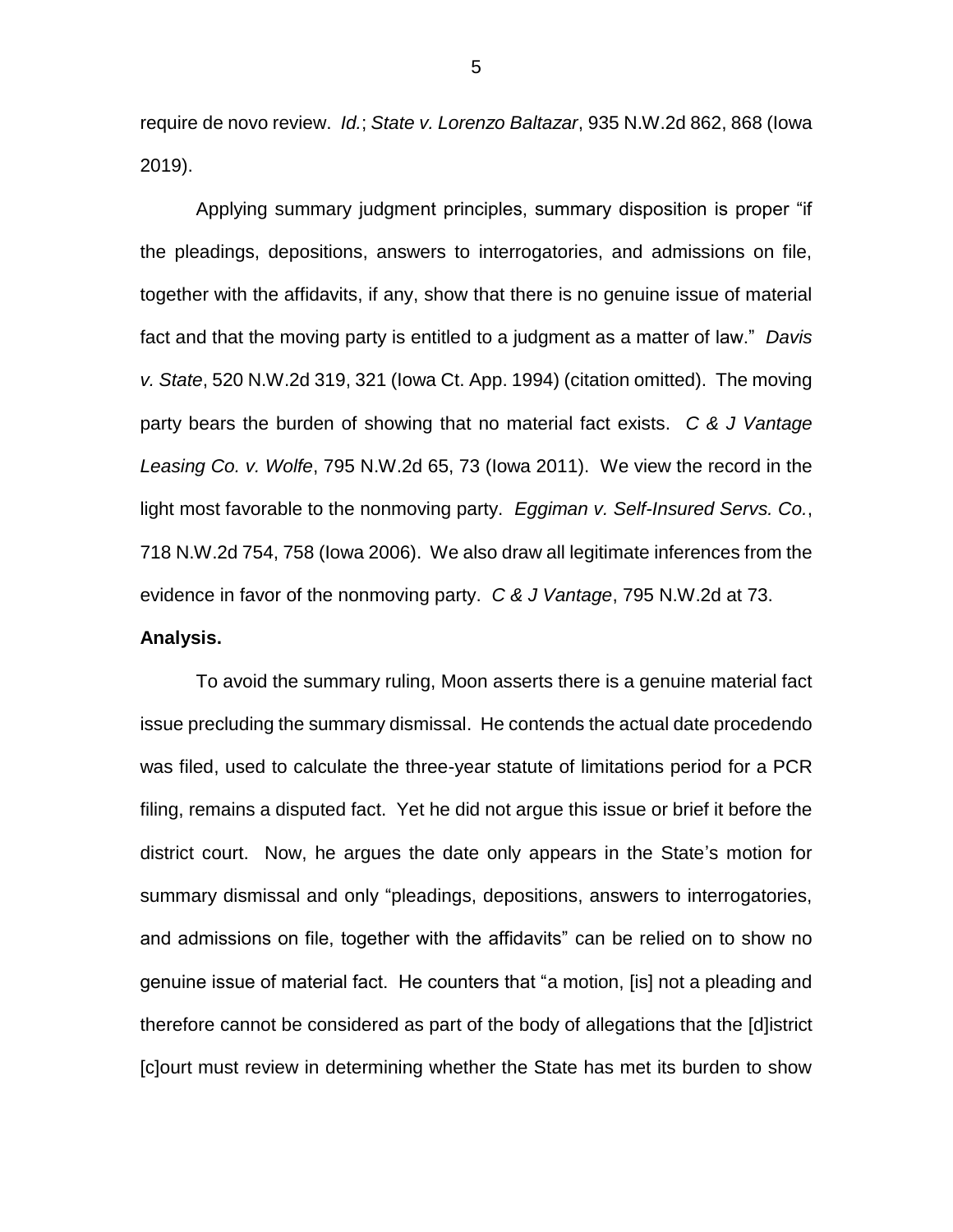that no material fact exists . . . ." Likewise, Moon argues the district court failed to take judicial notice of prior proceedings.<sup>4</sup>

All of this discussion misses the point. Iowa Code section 822.6A (2019)<sup>5</sup> specifically provides that "[t]he underlying trial court record containing the conviction for which an applicant seeks postconviction relief, as well as the court file containing any previous application filed by the applicant relating to the same conviction, shall automatically become part of the record in a claim for postconviction relief under this chapter." Even so, Moon seems to have forgotten that in a published opinion, our supreme court confirmed that "[f]ollowing that appeal [from the conviction], the clerk issued procedendo in July 2002." *Moon*, 911 N.W.2d at 141. And in his reply brief, Moon acknowledged the accuracy of the State's contention that Moon provided the procedendo filing date in his *own* PCR application. Thus the district court appropriately considered the July 2002 procedendo date.

We direct Moon to the lessons he learned in his last PCR filing—there are time limits impacting PCR claims. Section 822.3 addresses that time limit

[A]pplications must be filed within three years from the date the conviction or decision is final or, in the event of an appeal, from the date the writ of procedendo is issued. However, this limitation does not apply to a ground of fact or law that could not have been raised within the applicable time period.

 $\overline{a}$ 

<sup>&</sup>lt;sup>4</sup> In Moon's reply brief, he argues the factual findings from our previous opinions are not "controlling legal authority" so those factual findings cannot be accessed to learn the procedendo filing date. But facts are not "legal authority" and in any event, the facts and procedural history are available from the Iowa Supreme Court decision. *Moon,* 911 N.W.2d at 140–42.

<sup>&</sup>lt;sup>5</sup> Iowa Code section 822.6A became effective July 1, 2019, before the November 19, 2019 summary ruling here.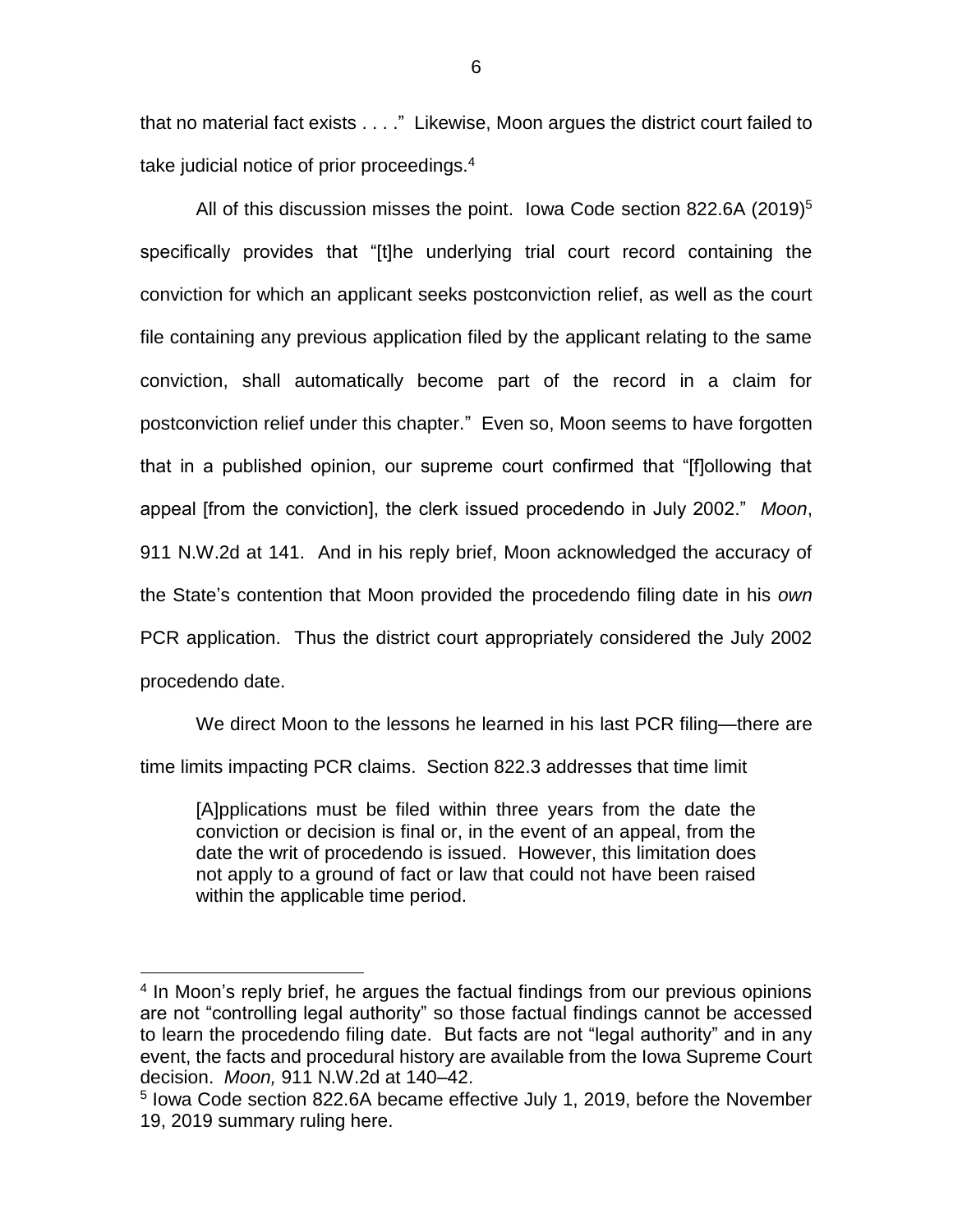The legislative purpose of the statute of limitations in section 822.3 is to reduce stale claims and cause "a sense of repose in the criminal justice system." *Allison v. State*, 914 N.W.2d 866, 872 (Iowa 2018) (citation omitted). Under this time standard, Moon had until July 3, 2005, to apply for PCR. As for the first PCR petition, Moon timely filed the unsuccessful application. Not so with the second PCR filing, which was summarily dismissed. This third PCR application, filed in May 2018, is almost thirteen years beyond the deadline imposed by the statute. So without proving an exception to the application of the statute of limitations in section 822.3, Moon's PCR crusade is over.

Our legislature allows for a summary disposition of a PCR application. Iowa Code section 822.6(3) provides

The court may grant a motion by either party for summary disposition of the application, when it appears from the pleadings, depositions, answers to interrogatories, and admissions and agreements of fact, together with any affidavits submitted, that there is no genuine issue of material fact and the moving party is entitled to judgment as a matter of law.

*See also Moon*, 911 N.W.2d at 142–43 ("We apply our summary judgment

standards to summary disposition of postconviction-relief applications."). Moon

resisted the summary motion by relying solely on his filed PCR applications, even

though now he argues they are not pleadings. In the resistance to the summary

dismissal motion, Moon promised

If given a full evidentiary hearing, it is possible that [Moon] may be able to prove that he received ineffective assistance of trial and PCR counsel in one or more respects. Therefore, [Moon's] claims have legal basis and are dependent upon fact issues to be decided by the ultimate trier of fact following a full hearing and presentation.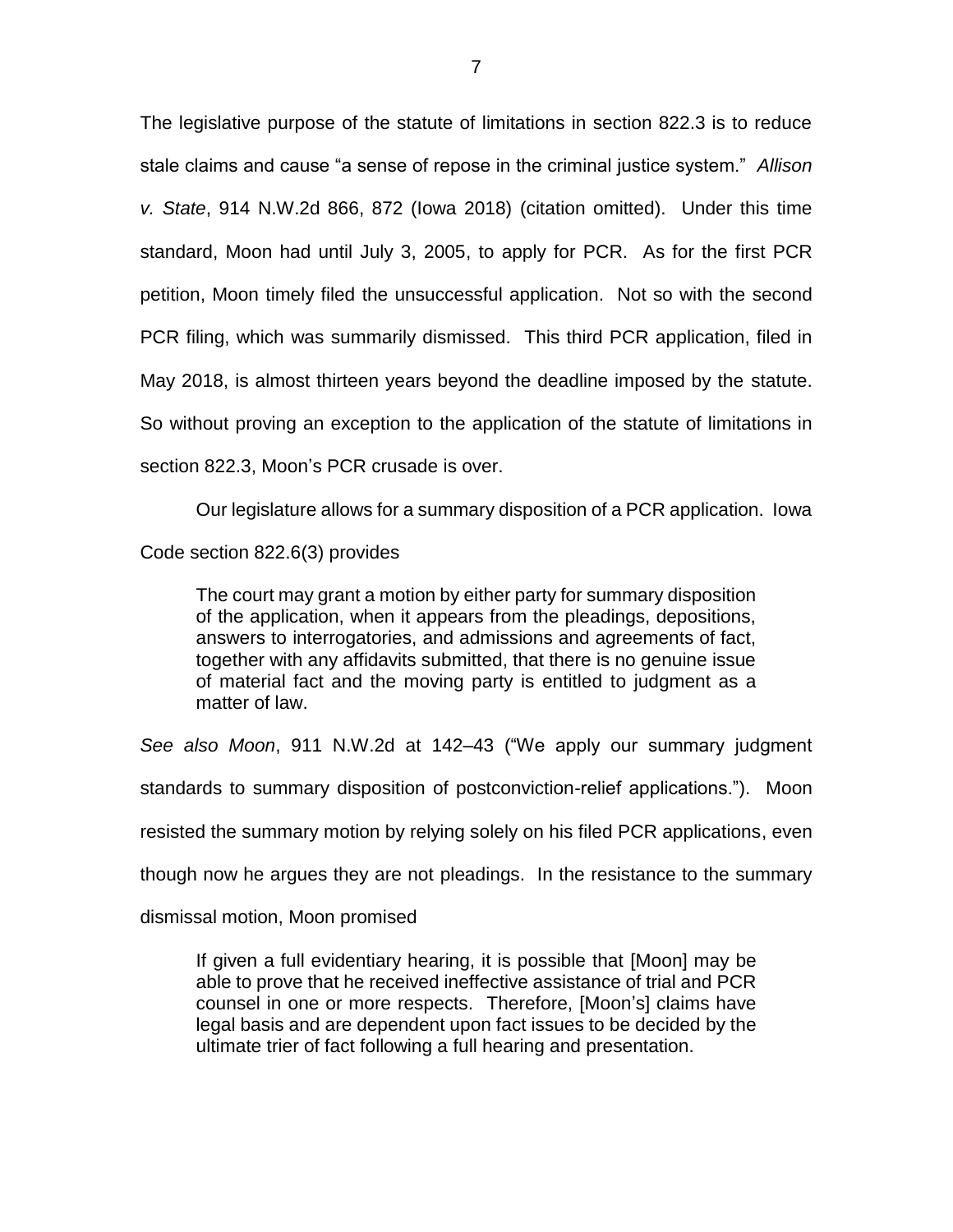"Speculation is not sufficient to generate a genuine issue of fact." *Hlubek v. Pelecky*, 701 N.W.2d 93, 96 (Iowa 2005).

While Moon resisted the motion, he also suggested that *Allison* provided an exception to the statute of limitations, but he raises no specific facts to support those protestations. In *Allison*, a second PCR application might relate back to the time of filing the first PCR if these three conditions existed: (1) the original PCR application must be timely filed under section 822.3, (2) the second PCR application must assert PCR counsel was ineffective in presenting the ineffectiveassistance-of-trial-counsel claim and (3) the successive petition must be "filed promptly after conclusion of the first PCR action." *Allison,* 914 N.W.2d at 890-91. Moon failed to meet the third condition of this test. $6$ 

Moon frames the question we must answer: "With all due respect to the District Court, did the District Court err by concluding that no genuine issue of material fact exists as to whether Moon filed his third application for postconviction relief "promptly" after Moon's first postconviction relief action had concluded?" The answer is no. Before the district court, the State summarized its position:

 $\overline{a}$ 

<sup>6</sup> Additionally, it is unclear *Allison* applies to Moon's 2018 PCR application. In 2019, our legislature amended section 822.3 to include this statement: "An allegation of ineffective assistance of counsel in a prior case under this chapter shall not toll or extend the limitation periods in this section *nor shall such claim relate back to a prior filing to avoid the application of the limitation periods.*" 2019 Iowa Acts ch. 140, § 34 (codified at [Iowa Code § 822.3 \(Supp. 2019\)\)](https://1.next.westlaw.com/Link/Document/FullText?findType=L&pubNum=1000256&cite=IASTS822.3&originatingDoc=Ib2bf91905c4511eb8cb3c4fde92c4669&refType=LQ&originationContext=document&transitionType=DocumentItem&contextData=(sc.Search)) (emphasis added). This amendment appears to abrogate *Allison*, although it is not yet clear what PCR applications the amended legislation affects. *See Johnson v. State*, No. 19-1949, 2021 WL 210700, at \*3 (Iowa Ct. App. Jan. 21, 2012); *Maddox v. State*, No. 19-1916, 2020 WL 5230367, at \*2 n.3 (Iowa Ct. App. Sept. 2, 2020) ("Because we hold *Allison* . . . did not save Maddox's second PCR petition, we need not address whether this recent legislation, apparently abrogating *Allison*, applies to this appeal."); *Wilder v. State*, No. 19-0157, 2020 WL 1879703, at \*1 n.1 (Iowa Ct. App. Apr. 15, 2020).